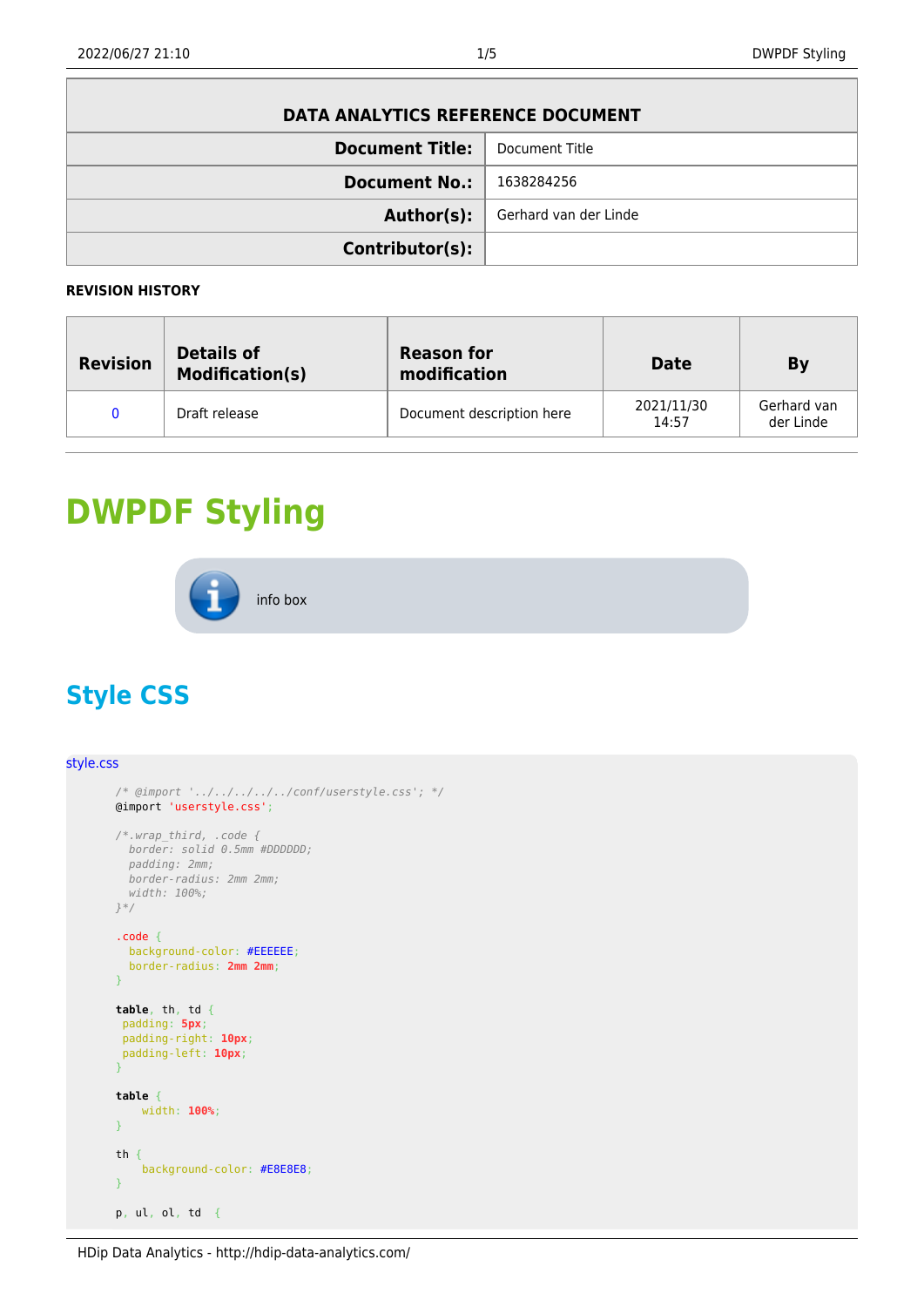```
 font-size: 9pt;
}
/*added by jattie on Sunday 17 Feb 2019 to decrease font size of pdf code sections*/
.code {
     font-size: 80%;
}
/*added by jattie on Mon 4 March to force code comment green printing*/
.code .co1, .code .co2 { color: #008000; }
/* Added by Jattie on 5 Dec 2017 to round announcement box headers*/
.wrap_round h2,
.wrap_round h3,
.wrap_round h4,
.wrap_round h5 {
     border-radius: 1.1em 1.1em 0em 0em;
}
table.pdfheader {
     font-size: 8pt;
     border-collapse: collapse;
     border-bottom: 1px solid #000000;
     clear: both;
}
table.pdffooter {
     font-size: 8pt;
     border-collapse: collapse;
     border-top: 1px solid #000000;
     clear: both;
}
/* Table of Content -- see http://mpdf1.com/manual/index.php?tid=243 */
div.mpdf_toc {
}
a.mpdf_toc_a {
     color: black; /* links black as well */
}
/* Whole line level 0 */
div.mpdf_toc_level_0 {
     line-height: 1.5;
    margin-left: 0:
     padding-right: 1em; /* padding-right should match e.g <dottab outdent="2em" /> 0 is default */
}
/* Title level 0 - may be inside <a> */
span.mpdf_toc_t_level_0 {
}
/* Page no. level 0 - may be inside <a> */
span.mpdf_toc_p_level_0 {
}
/* Whole line level 1 */
div.mpdf_toc_level_1 {
     margin-left: 1em;
     text-indent: -1em;
     padding-right: 1em; /* padding-right should match <dottab outdent="2em" /> 2em is default */
}
/* Title level 1 */
span.mpdf_toc_t_level_1 {
}
/* Page no. level 1 - may be inside <a> */
span.mpdf_toc_p_level_1 {
}
/* level 2 */
div.mpdf_toc_level_2 {
     margin-left: 2em;
     text-indent: -1em;
     padding-right: 1em; /* padding-right should match <dottab outdent="2em" /> 2em is default */
}
span.mpdf toc t level 2 {}
span.mpdf_toc_p_level_2 {}
/* level 3 */
div.mpdf_toc_level_3 {
     margin-left: 3em;
     text-indent: -1em;
     padding-right: 1em; /* padding-right should match <dottab outdent="2em" /> 2em is default */
}
span.mpdf toc t level 3 \{ \}
```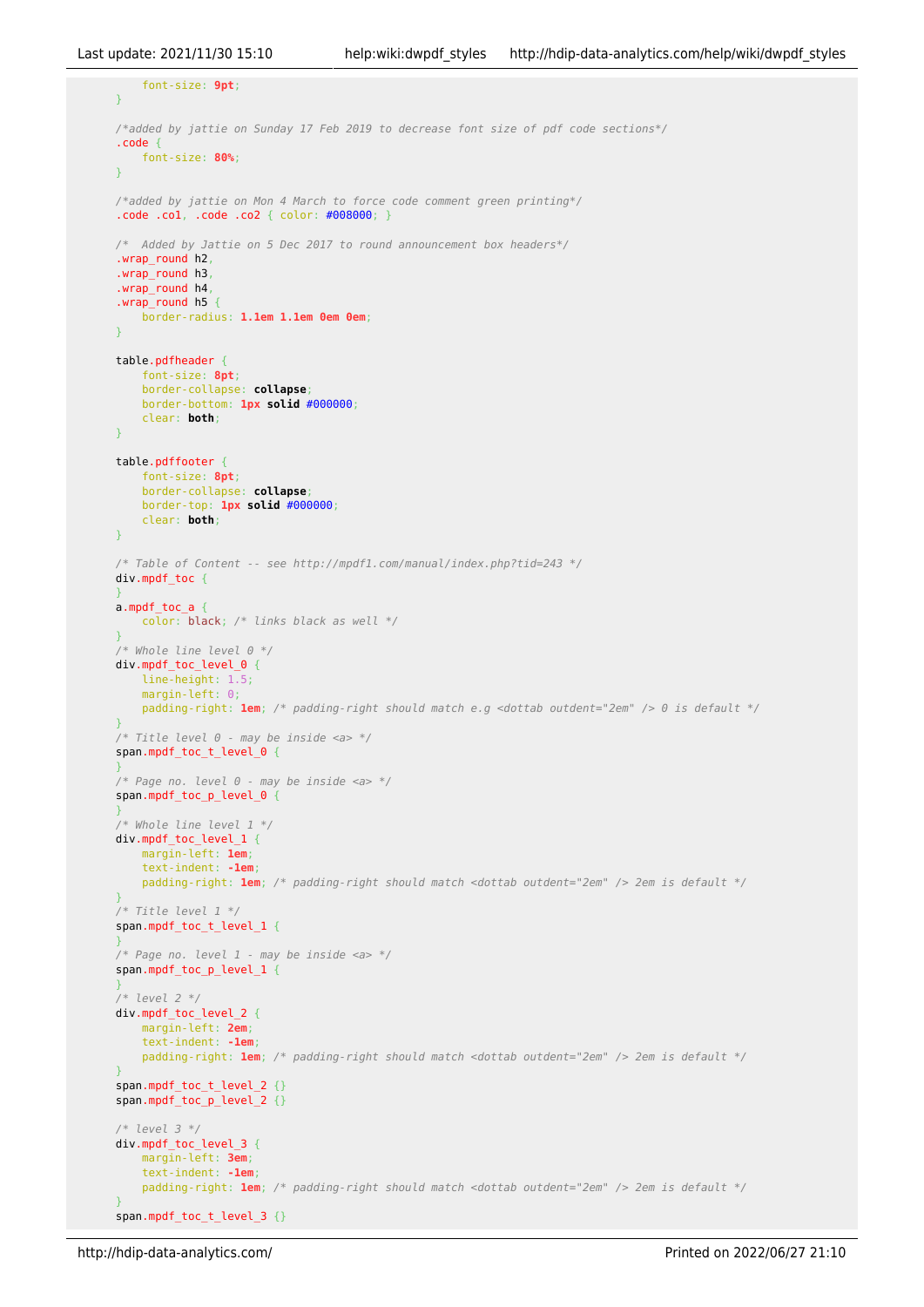```
span.mpdf_toc_p_level_3 {}
/* level 4 */
div.mpdf_toc_level_4 {
     margin-left: 4em;
     text-indent: -1em;
     padding-right: 1em; /* padding-right should match <dottab outdent="2em" /> 2em is default */
}
span.mpdf toc t level 4 \{}
span.mpdf_toc_p_level_4 {}
```
## **Userstyle CSS**

```
userstyle.css
```

```
.wrap third \{ border-radius: 5px;
   padding: 5px;
}
div.dokuwiki h1 { color: #78BE20; }
div.dokuwiki h2 { color: #00A9E0; }
div.dokuwiki h3 { color: #8031A7; /*color: #53565A;*/ }
/*added by Jattie on 4 March 2019 to adjust code comment colour*/
.code .co1, .code .co2 { color: #008000; }
/* Styles added by Jattie on 5 December 2017 to add coloured boxes*/
/* FONT SIZES */
.dokuwiki div.wrap_smaller { font-size: 90%; }
.dokuwiki div.wrap_smallest { font-size: 80%; }
.dokuwiki div.wrap_larger { font-size: 110%; }
.dokuwiki div.wrap_largest {font-size: 120%; }
/* CONTAINER CLASS FOR ANNOUNCEMENTS & DEFAULT COLOURS*/
.dokuwiki div.wrap_announcement {
     padding: 10px 10px 0px;
     margin-bottom: 1.5em;
     overflow: hidden;
     background-color: #eeeeee;
     border: 2px solid #bbbbbb;
}
/* DEFAULT COLOURS & MODS FOR HEADINGS IN ANNOUNCEMENTS. */
.dokuwiki div.wrap_announcement h2,
.dokuwiki div.wrap_announcement h3,
.dokuwiki div.wrap_announcement h4,
.dokuwiki div.wrap_announcement h5,
.dokuwiki div.wrap announcement h6 {
    padding: 5px 10px 3px;
     margin: -10px -10px 10px;
     border: 0;
     color: #000000;
     background-color: #bbbbbb;
}
.dokuwiki span.wrap_danger { background-color: #DA1884; color: #FFDDEE;}
.dokuwiki span.wrap_warning { background-color: #FF6A13; color: #FFEEE6;}
.dokuwiki span.wrap_caution { background-color: #EEDC00; color: #FFFBCC;}
/* ANNOUNCEMENT COLORS */
.dokuwiki div.wrap_green {
     background-color: #EDFFD6; /*#f6fff0;*/
     border: 2px solid #78BE20; /*__cpb_green__;*/
}
.dokuwiki div.wrap_blue {
     background-color: #DBF6FF; /*#f0f8ff;*/
     border: 2px solid #00A9E0; /*__cpb_blue__;*/
}
```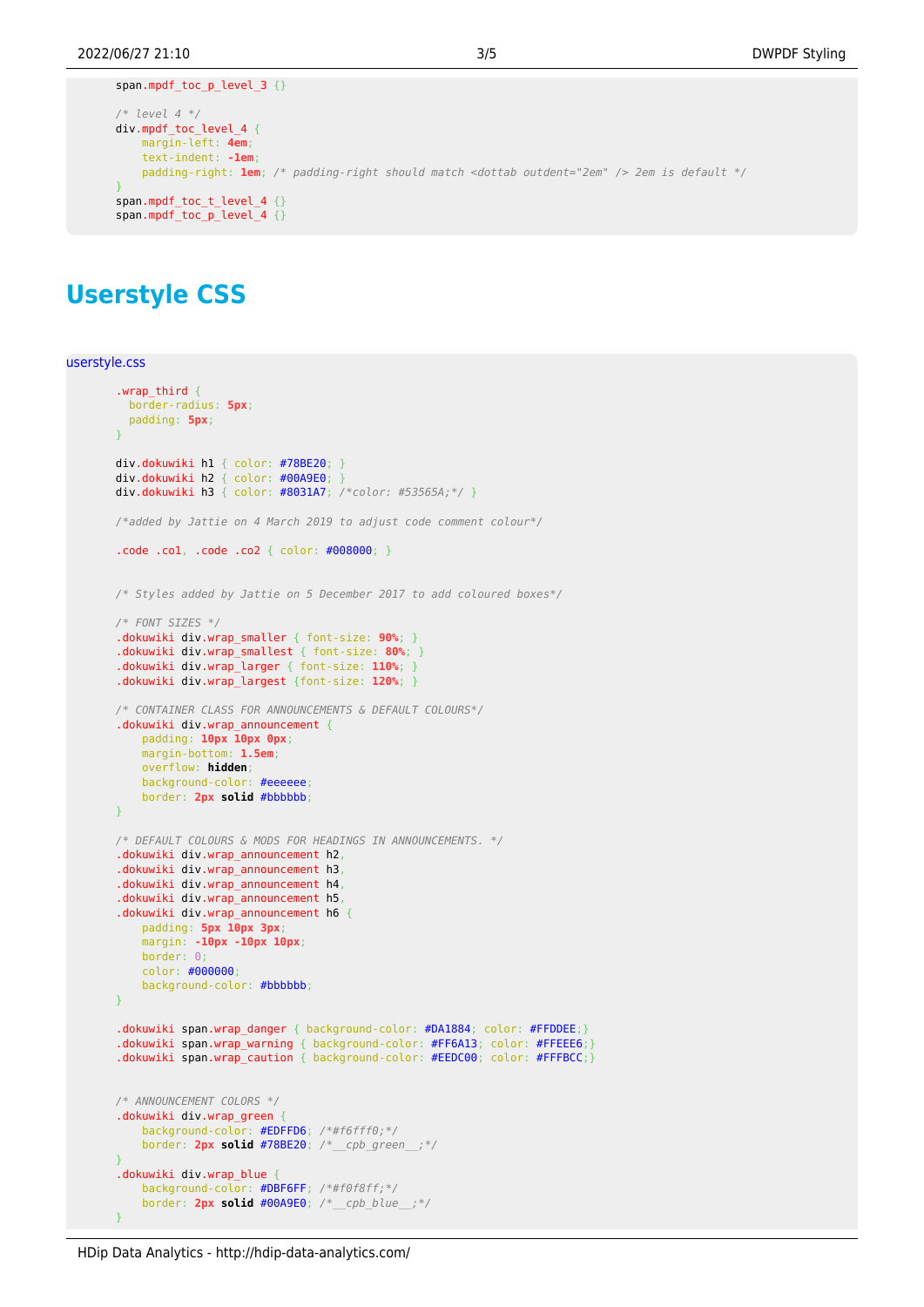```
.dokuwiki div.wrap_orange {
     background-color: #FFEEE6;
     border: 2px solid #FF6A13; /*__cpb_orange__;*/
}
.dokuwiki div.wrap_red {
     background-color: #FFDDEE;
     border: 2px solid #DA1884; /*__cpb_red__;*/
}
.dokuwiki div.wrap_yellow {
     background-color: #FFFBCC;
     border: 2px solid #EEDC00; /*__cpb_yellow__;*/
}
.dokuwiki div.wrap_purple {
     background-color: #F6E3FF;
     border: 2px solid #8031A7; /*__cpb_purple__;*/
}
.dokuwiki div.wrap_aqua {
     background-color: #E8FFFE;
     border: 2px solid #00B2A9; /*__cpb_aqua__;*/
}
/* CUSTOM COLOUR MODS FOR HEADINGS IN ANNOUNCEMENTS. - Amended by Jattie on 6 Dec 2017 */
.dokuwiki div.wrap_green h2, .dokuwiki div.wrap_green h3, .dokuwiki div.wrap_green h4,
.dokuwiki div.wrap_green h5, .dokuwiki div.wrap_green h6
{ background-color: #78BE20;/*__cpb_green__;*/
  color: #EDFFD6;
}
.dokuwiki div.wrap_blue h2, .dokuwiki div.wrap_blue h3, .dokuwiki div.wrap_blue h4,
.dokuwiki div.wrap_blue h5, .dokuwiki div.wrap_blue h6
{ background-color: #00A9E0;/*__cpb_blue__;*/
  color: #DBF6FF;
}
.dokuwiki div.wrap_orange h2, .dokuwiki div.wrap_orange h3, .dokuwiki div.wrap_orange h4,
.dokuwiki div.wrap_orange h5, .dokuwiki div.wrap_orange h6
{ background-color: #FF6A13;/*__cpb_orange__*/;
  color: #FFEEE6;
}
.dokuwiki div.wrap_red h2, .dokuwiki div.wrap_red h3, .dokuwiki div.wrap_red h4,
.dokuwiki div.wrap_red h5, .dokuwiki div.wrap_red h6
{ background-color: #DA1884; /*__cpb_red__*/;
   color: #FFDDEE;
}
.dokuwiki div.wrap_yellow h2, .dokuwiki div.wrap_yellow h3, .dokuwiki div.wrap_yellow h4,
.dokuwiki div.wrap_yellow h5, .dokuwiki div.wrap_yellow h6
{ background-color: #EEDC00;/*__cpb_yellow__;*/
   color: #ffffff; /*#AB9E00; #8C8200;*/
}
.dokuwiki div.wrap_purple h2, .dokuwiki div.wrap_purple h3, .dokuwiki div.wrap_purple h4,
.dokuwiki div.wrap_purple h5, .dokuwiki div.wrap_purple h6
{ background-color: #8031A7;/*__cpb_purple__;*/
  color: #F6E3FF;
}
.dokuwiki div.wrap_aqua h2, .dokuwiki div.wrap_aqua h3, .dokuwiki div.wrap_aqua h4,
.dokuwiki div.wrap_aqua h5, .dokuwiki div.wrap_aqua h6
{ background-color: #00B2A9; /*__cpb_aqua__;*/
   color: #CCFFFC;
}
```
From: <http://hdip-data-analytics.com/> - **HDip Data Analytics**

Permanent link: **[http://hdip-data-analytics.com/help/wiki/dwpdf\\_styles](http://hdip-data-analytics.com/help/wiki/dwpdf_styles)**

Last update: **2021/11/30 15:10**